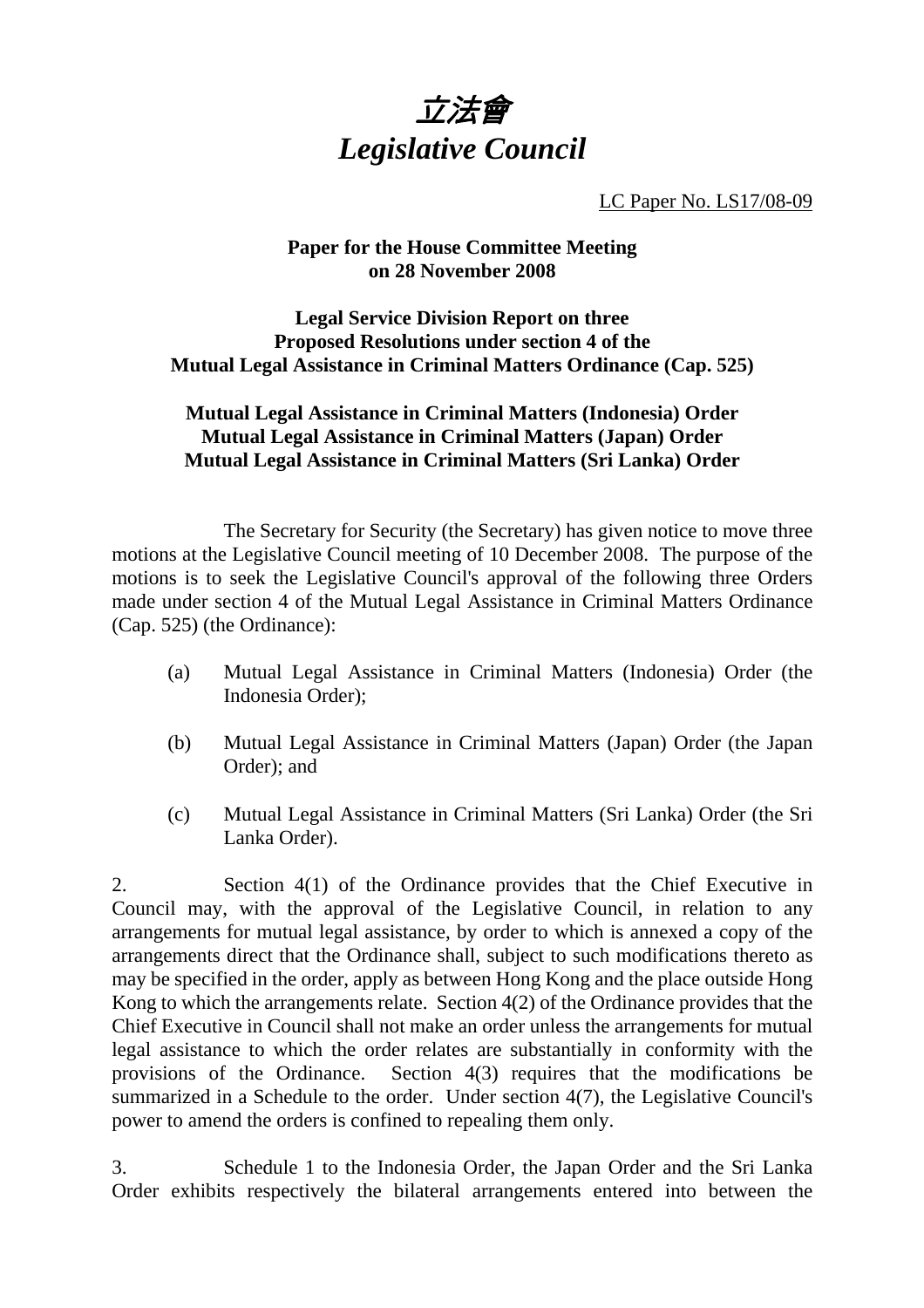Government of the Hong Kong Special Administrative Region ("HKSAR") and the Government of the Republic of Indonesia, the Government of Japan and the Government of the Democratic Socialist Republic of Sri Lanka for mutual legal assistance in criminal matters.

4. Schedule 2 to each of the three Orders sets out respectively the modifications to the Ordinance.

## **The Indonesia Order**

5. The Order is made in consequence of the arrangements for mutual legal assistance entered into by the HKSAR Government and the Government of the Republic of Indonesia and signed in Hong Kong on 3 April 2008.

6. Schedule 1 specifies the scope and procedures in relation to the provision of mutual legal assistance in criminal matters. It also provides for safeguards of the rights of persons involved in criminal proceedings.

7. Schedule 2 specifies the modifications to the Ordinance. Section 5(1)(e) of the Ordinance provides that the Secretary for Justice shall refuse assistance if the request relates to the prosecution of a person for an offence for which he has been convicted, acquitted, pardoned or punished in the requesting jurisdiction. Article 6(1)(c) of the Hong Kong/Indonesia Agreement extends this protection in relation to convictions etc in the requested jurisdiction. The modification to section  $5(1)(e)$  of the Ordinance reflects the provision in the Agreement by extending the protection to cover convictions etc in the requested jurisdiction.

8. Section 17 of the Ordinance gives certain immunities to a person who comes to Hong Kong from another jurisdiction to provide assistance. These immunities cease to apply if the person has had the opportunity of leaving Hong Kong and has remained in Hong Kong otherwise than for the purpose of providing assistance. Article 14(2) of the Hong Kong/Indonesia Agreement provides that the immunities will continue to apply for a period of 15 days after the person, being free to leave Hong Kong, has been notified that his presence is no longer required. The modification reflects the additional protection provided in the Agreement by providing for a 15-day period in section 17(3)(b) of the Ordinance.

# **The Japan Order**

9. The Order is made in consequence of the arrangements for mutual legal assistance entered into by the HKSAR Government and the Government of Japan and signed in Hong Kong on 23 May 2008.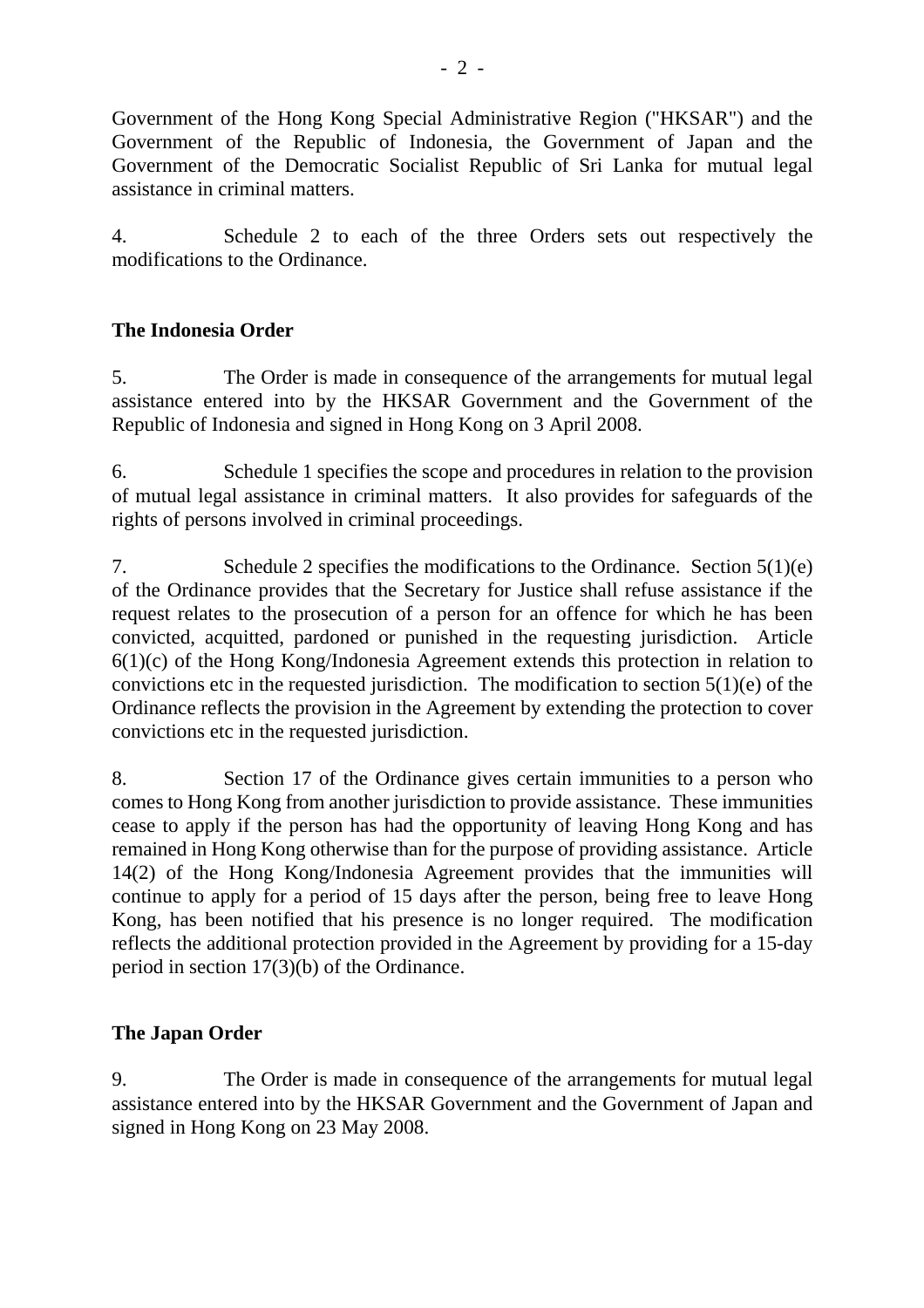10. Schedule 1 specifies the scope and procedures in relation to the provision of mutual legal assistance in criminal matters. It also provides for safeguards of the rights of persons involved in criminal proceedings.

11. Schedule 2 specifies the modifications to the Ordinance. Section 5(1)(e) of the Ordinance provides that the Secretary for Justice shall refuse assistance if the request relates to the prosecution of a person for an offence for which he has been convicted, acquitted, pardoned or punished in the requesting jurisdiction. Article 3(1)(7) of the Hong Kong/Japan Agreement extends this protection in relation to convictions etc in the requested jurisdiction. The modification to section  $5(1)(e)$  of the Ordinance reflects the provision in the Agreement by extending the protection to cover convictions etc in the requested jurisdiction.

12. Section 17 of the Ordinance gives certain immunities to a person who comes to Hong Kong from another jurisdiction to provide assistance. These immunities cease to apply if the person has had the opportunity of leaving Hong Kong and has remained in Hong Kong otherwise than for the purpose of providing assistance. Article 15(2)(1)(a) of the Hong Kong/Japan Agreement provides that the immunities will continue to apply for a period of 15 days after the person has been notified that his appearance is no longer required. The modification reflects the additional protection provided in the Agreement by providing for a 15-day period in section 17(3)(b) of the Ordinance.

13. Article 15(2)(1)(c) of the Hong Kong/Japan Agreement provides that immunities will cease to apply "when the person fails to appear before the appropriate authority on the scheduled appearance date unless there are compelling reasons". The modification reflects the additional requirement in the Agreement by stipulating such requirement in section 17(3)(c).

14. Sections 17(1)(ii) and 23(2)(a)(ii) of the Ordinance provide for immunity from civil suits where a person is rendering assistance in Hong Kong or in a place outside Hong Kong. Such immunity is not provided in the Hong Kong/Japan Agreement. According to the Administration, the reason for not providing for this immunity in the Agreement is that immunity from civil suits is not available under Japanese law. The modifications to sections  $17(1)$  and  $23(2)(a)$  reflect the non-availability of this immunity.

# **The Sri Lanka Order**

15. The Order is made in consequence of the arrangements for mutual legal assistance entered into by the HKSAR Government and the Government of the Democratic Socialist Republic of Sri Lanka and signed in Hong Kong on 16 June 2008.

16. Schedule 1 specifies the scope and procedures in relation to the provision of mutual legal assistance in criminal matters. It also provides for safeguards of the rights of persons involved in criminal proceedings.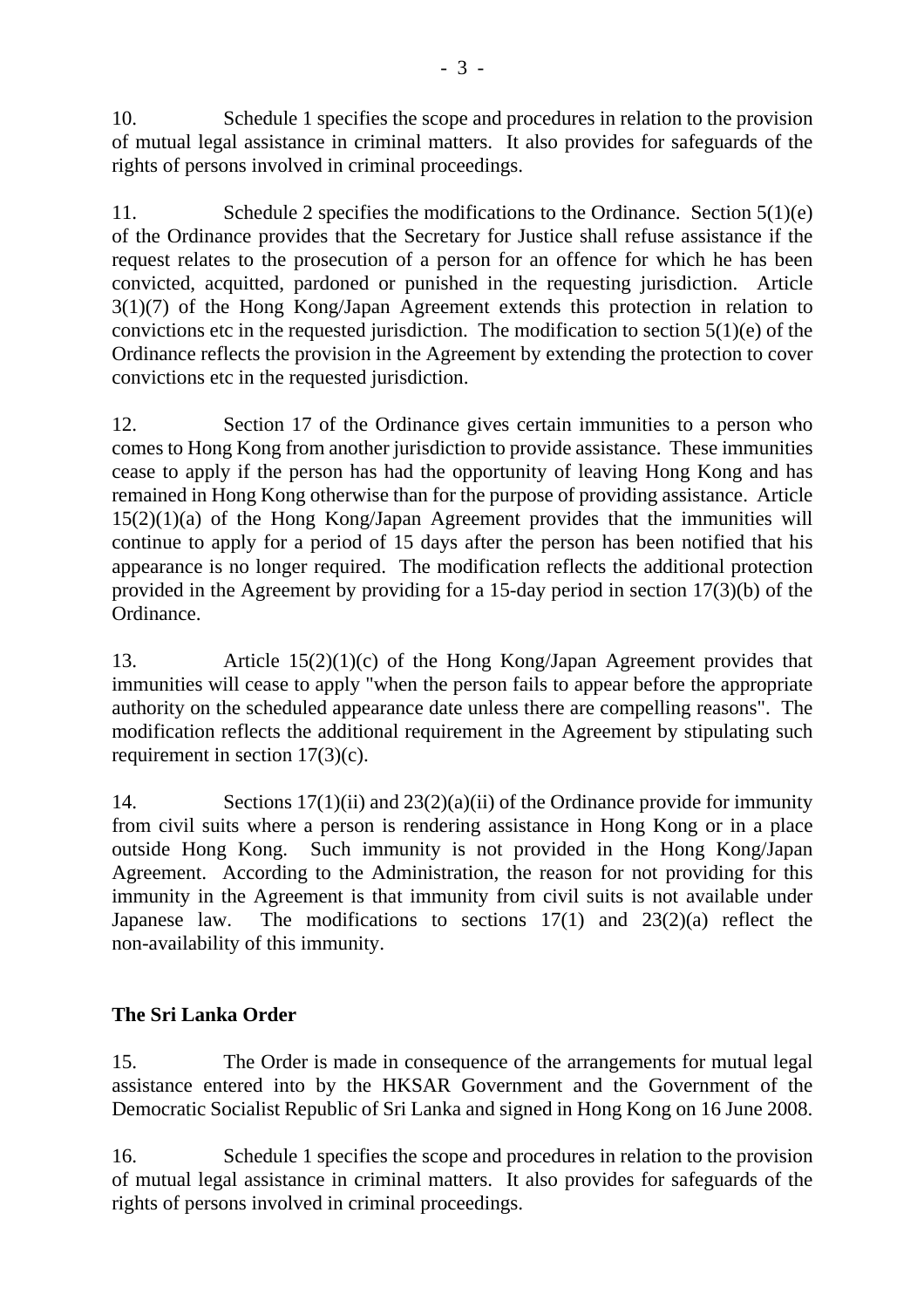17. Schedule 2 specifies the modifications to the Ordinance. Section 5(1)(e) of the Ordinance provides that the Secretary for Justice shall refuse assistance if the request relates to the prosecution of a person for an offence for which he has been convicted, acquitted, pardoned or punished in the requesting jurisdiction. Article 4(1)(e) of the Hong Kong/Sri Lanka Agreement extends this protection in relation to convictions etc in the requested jurisdiction. The modification to section  $5(1)(e)$  of the Ordinance reflects the provision in the Agreement by extending the protection to cover convictions etc in the requested jurisdiction.

18. Article 4(1)(e) of the Hong Kong/Sri Lanka Agreement provides that a requested party shall refuse assistance if the request relates to the prosecution of a person for an offence for which the person could no longer be prosecuted by reason of lapse of time if the offence had been committed within the jurisdiction of the requested party or requesting party. The addition of sub-section (ea) to section 5(1) of the Ordinance reflects such protection.

19. Section 17 of the Ordinance gives certain immunities to a person who comes to Hong Kong from another jurisdiction to provide assistance. These immunities cease to apply if the person has had the opportunity of leaving Hong Kong and has remained in Hong Kong otherwise than for the purpose of providing assistance. Article 17(2) of the Hong Kong/Sri Lanka Agreement provides that the immunities will continue to apply for a period of 15 days after the person, being free to leave Hong Kong, has been notified that his presence is no longer required. The modification reflects the additional protection provided in the Agreement by providing for a 15-day period in section 17(3)(b) of the Ordinance.

20. Sections  $17(1)(ii)$  and  $23(2)(a)(ii)$  of the Ordinance provide for immunity from civil suits where a person is rendering assistance in Hong Kong or in a place outside Hong Kong. Such immunity is not provided in the Hong Kong/Sri Lanka Agreement. According to the Administration, the reason for not providing for this immunity in the Agreement is that immunity from civil suits is not available under the law of Sri Lanka. The modifications to sections 17(1) and 23(2)(a) reflect the non-availability of this immunity.

21. Members may refer to the LegCo Brief (File Ref.: SBCR 3/5691/95 Pt.44) issued by the Security Bureau on 19 November 2008 for background information on the above three Orders.

22. The three Orders will come into operation on days to be appointed respectively by the Secretary for Security by notice published in the Gazette.

23. The Panel on Security has not been consulted on the three Orders.

24. The Legal Service Division has asked the Administration to clarify certain matters which may be of interest to Members. The correspondence between the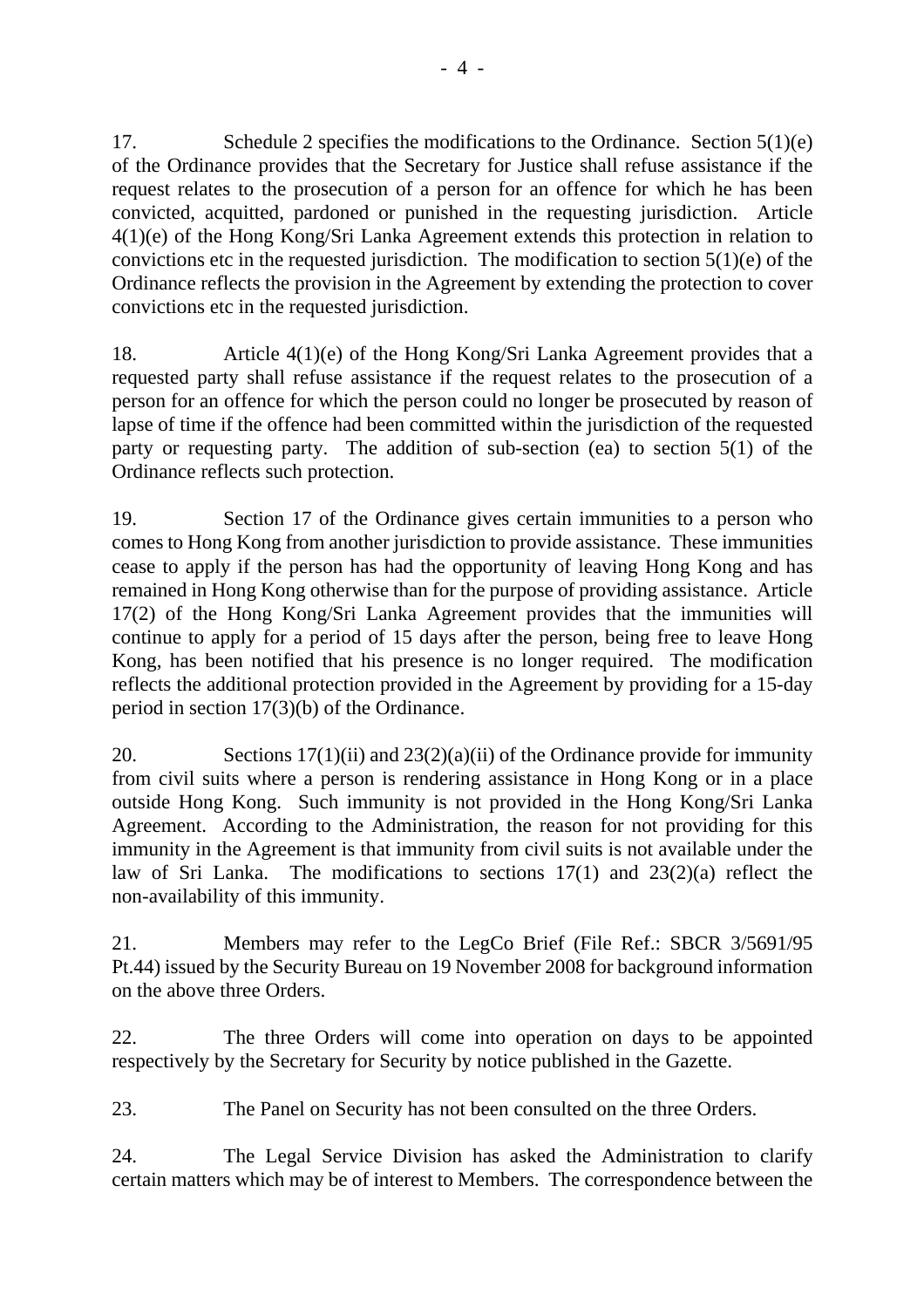Legal Service Division and the Administration is attached in the Annex for Members' reference.

Encl.

Prepared by TSO Chi-yuen, Timothy Assistant Legal Adviser Legislative Council Secretariat 25 November 2008

LS/R/3/08-09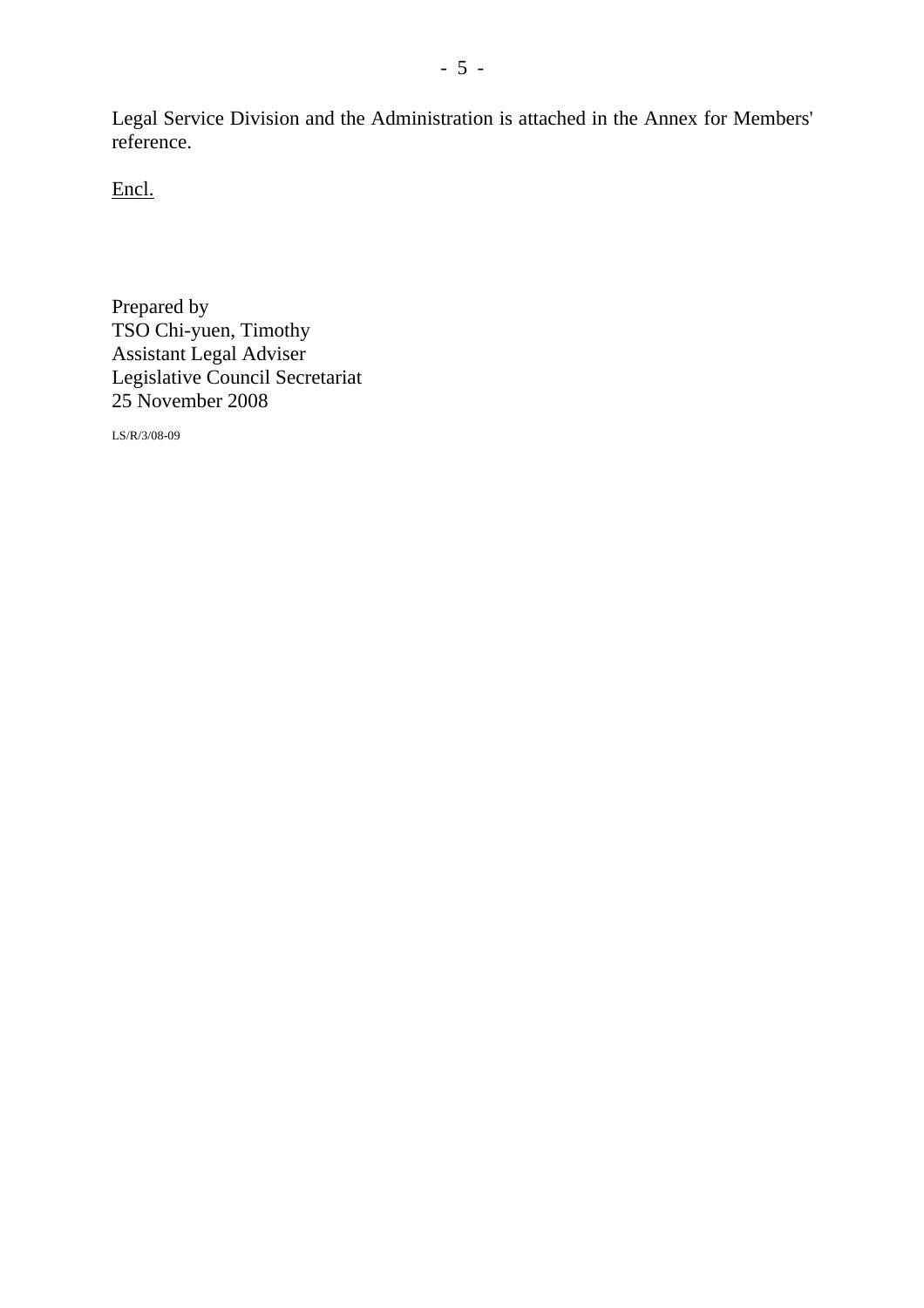LS/R/3/08-09 2869 9204 2877 5029

By Fax (2524 3762)

21 November 2008

Secretary for Security (Attention: Ms Jane Lee, Assistant Secretary (S)A2) Security Bureau 6th Floor, Main and East Wings Central Government Offices Hong Kong

Dear Ms Lee,

### **Mutual Legal Assistance in Criminal Matters (Indonesia) Order Mutual Legal Assistance in Criminal Matters (Japan) Order Mutual Legal Assistance in Criminal Matters (Sri Lanka) Order**

 I am scrutinising the above Orders with a view to advising Members and should be grateful if you could clarify the following matters:

### **The Japan Order**

### Article 3

Section  $5(1)(e)$  of the Mutual Legal Assistance in Criminal Matters Ordinance (Cap. 525) provides that a request for assistance shall be refused if the request relates to the prosecution of a person for an external offence in a case where the person has been convicted, acquitted or pardoned by a competent court or other authority in the place or has undergone the punishment provided by the law of that place. Is there any reason why the scenario where a person is pardoned or has undergone the punishment is not included in Article  $3(1)(7)$ ?

### **The Sri Lanka Order**

### Article 4

 Similarly, is there any reason why the scenario where a person has undergone the punishment is not included in Article  $4(1)(e)$ ?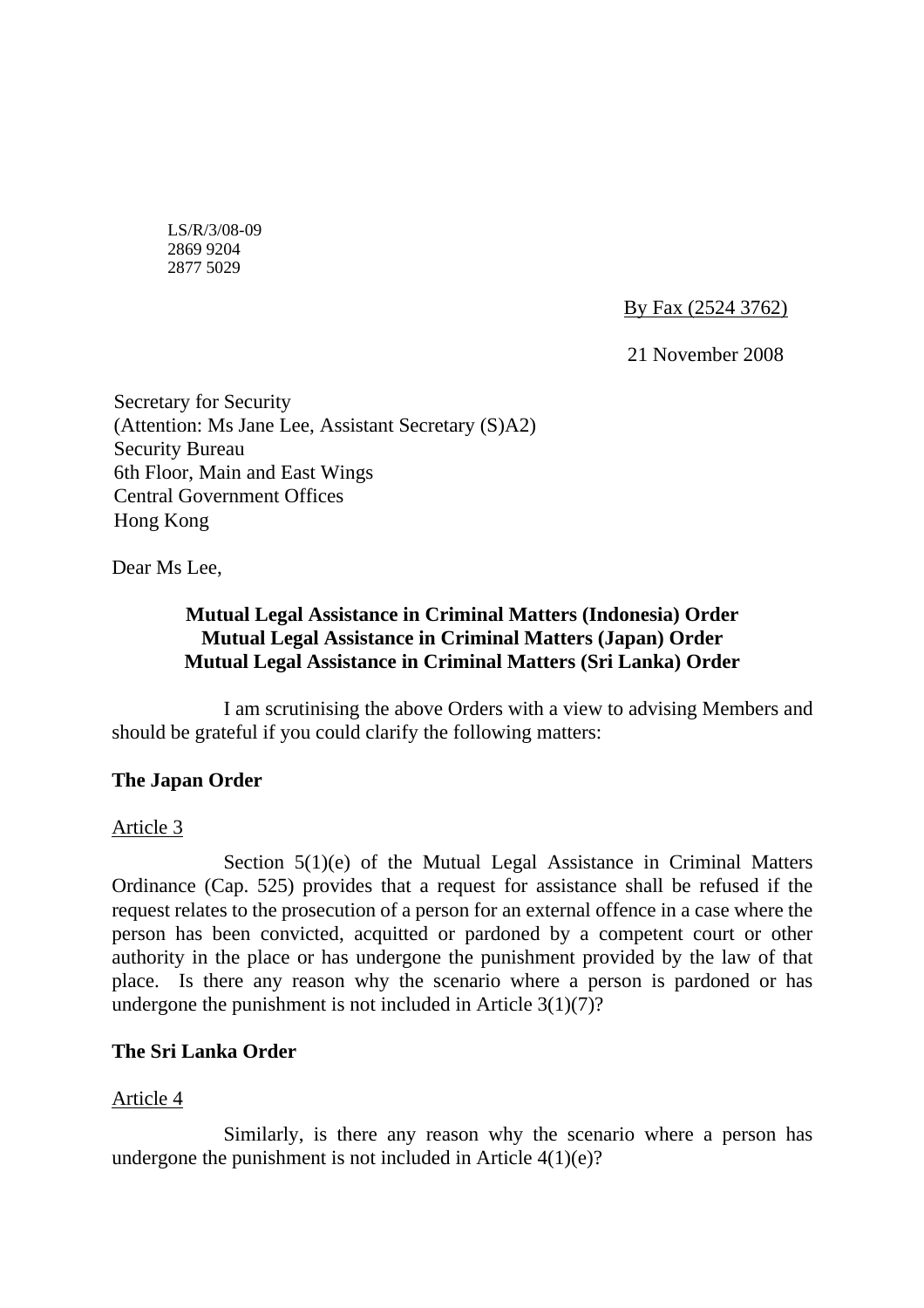#### **All three Orders**

 In line with the usual practice, please provide an article-by-article comparison of the agreements between the Government of the Hong Kong Special Administrative Region and the Government of the Republic of Indonesia, the Government of Japan and the Government of the Democratic Socialist Republic of Sri Lanka, and the model agreement for Members' reference.

 I would appreciate it if you could let us have the Administration's reply in both languages on or before 25 November 2008.

Yours sincerely,

(Timothy TSO) Assistant Legal Adviser

cc. LA SALA1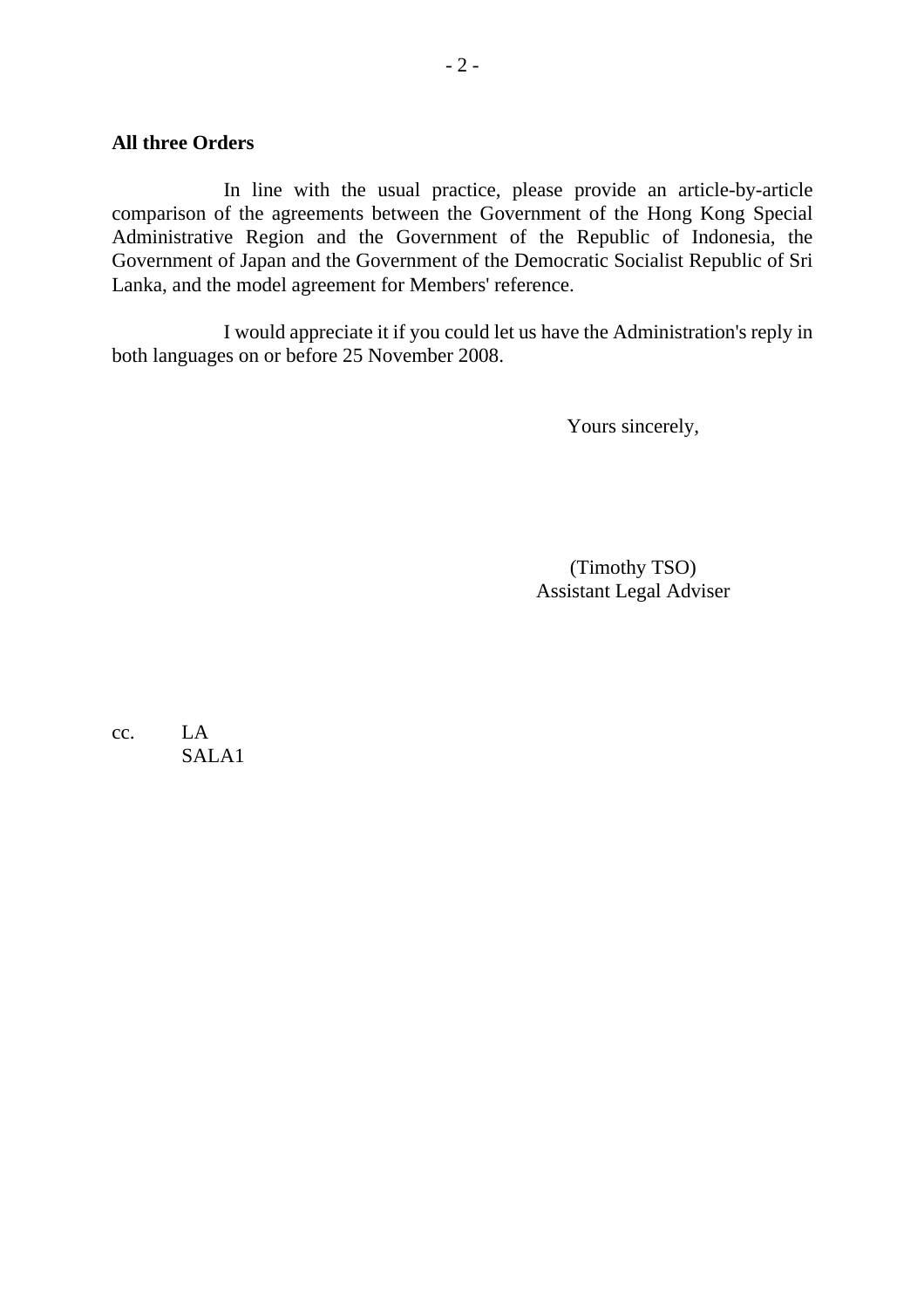## **Mutual Legal Assistance in Criminal Matters (Indonesia) Order Mutual Legal Assistance in Criminal Matters (Japan) Order Mutual Legal Assistance in Criminal Matters (Sri Lanka) Order**

## **The Administration's Reply to LegCo Secretariat's Letter of 21 November 2008**

## **The Japan Order: Article 3 The Sri Lanka Order: Article 4**

 In processing a request for mutual legal assistance in criminal matters (MLA) from Japan or Sri Lanka, Hong Kong will observe all the safeguards as specified under section 5 of the Mutual Legal Assistance in Criminal Matters Ordinance (Cap. 525), subject to the modifications as set out in the respective Schedule 2 of the Japan and the Sri Lanka Orders. All the statutory safeguard under section  $5(1)(e)$  of Cap. 525 and Schedule 2 of the Japan / Sri Lanka Orders will be preserved. Accordingly, a request by Japan or Sri Lanka for assistance shall be refused if, in the opinion of the Secretary for Justice, the request relates to the prosecution of a person for an external offence in a case where the person-

- (i) has been convicted, acquitted or pardoned by a competent court or other authority in Japan or Sri Lanka (as the case may be) or Hong Kong in respect of that offence or of another external offence constituted by the same act or omission as that offence; or
- (ii) has undergone the punishment provided by the law of Japan or Sri Lanka (as the case may be) or Hong Kong, in respect of that offence or of another external offence constituted by the same act or omission as that offence.

2. It should be noted that Article  $4(1)(e)$  of the MLA Agreement with Sri Lanka is similar to the equivalent Articles in a number of MLA agreements such as the ones with Belgium, Israel, Italy and Germany. Provisions similar to Article 3(1)(7) of the MLA Agreement with Japan may be found in other MLA agreements such as the agreements with Poland and the USA. In any case, Hong Kong will not make or execute an MLA request which relates to the prosecution of a person for an offence in a case where the person has been convicted, acquitted, pardoned or has undergone punishment in respect of the offence or another offence constituted by the same act or omission as that offence.